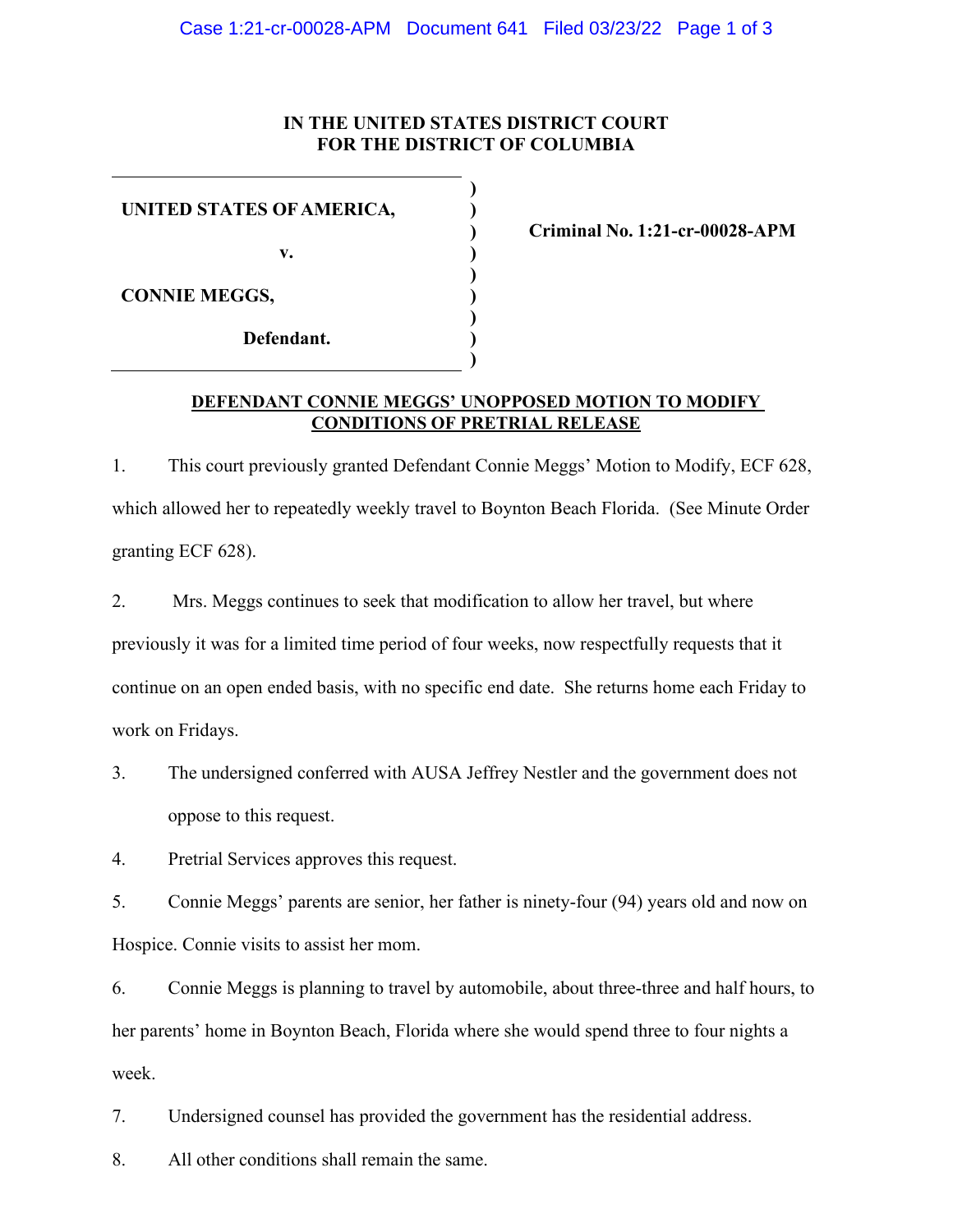## Case 1:21-cr-00028-APM Document 641 Filed 03/23/22 Page 2 of 3

WHEREFORE, Connie Meggs respectfully moves that this Honorable Court modify its

Order Setting Conditions of Release to authorize Mrs. Meggs to travel out of town, to stay three to four nights a week, on an on-going and continuous basis with her parents in Florida.

Dated: March 23, 2022 Respectfully submitted,

 */s/* Juli Z. Haller Juli Z. Haller, (D.C. Bar No.466921) The Law Offices of Julia Haller 601 Pennsylvania Avenue, N.W., Suite 900 Washington, DC 20004 Telephone: (202) 729-2201 [HallerJulia@outlook.com](mailto:HallerJulia@outlook.com)

*Counsel for Defendant Connie Meggs*